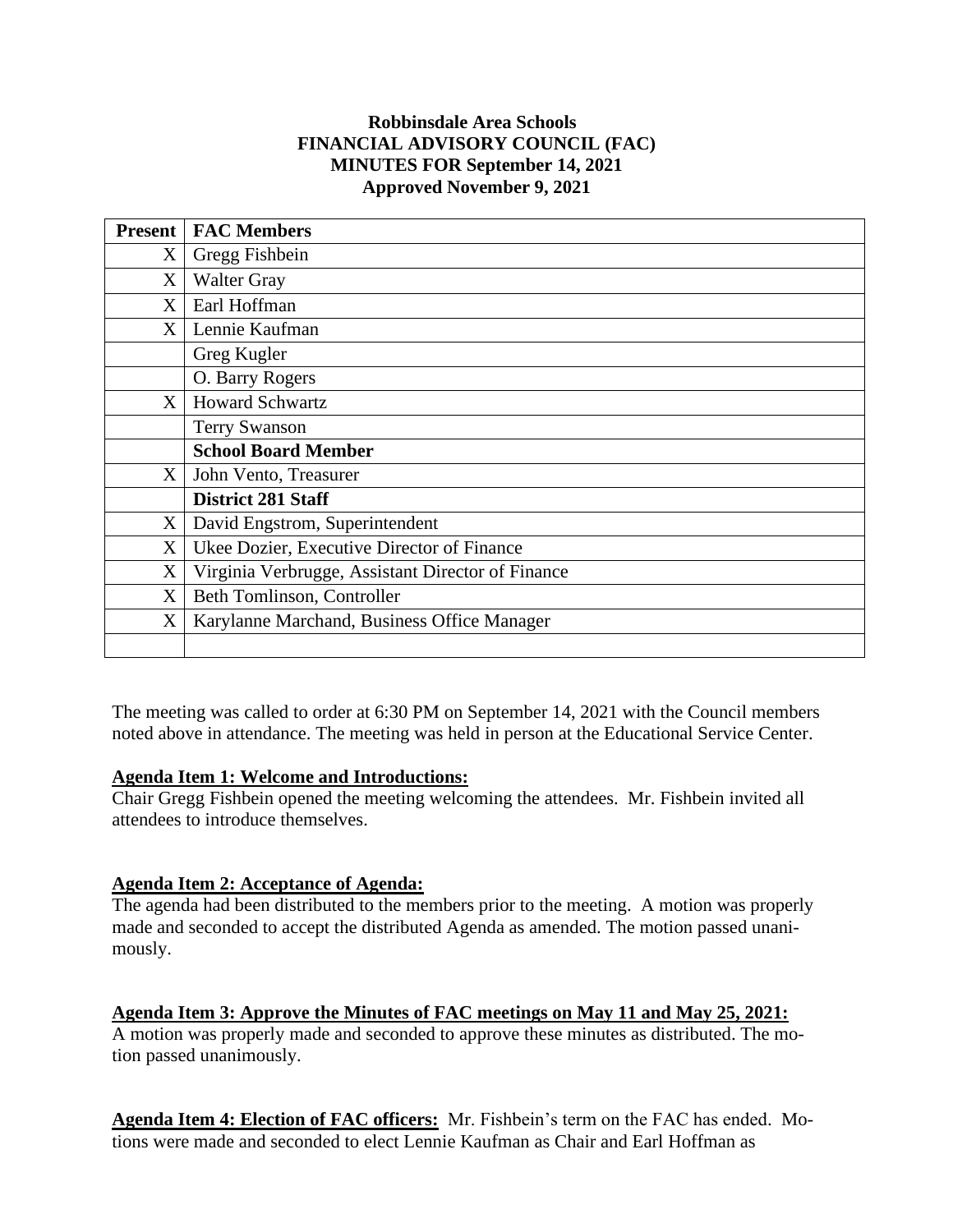Secretary. Both motions passed unanimously. The FAC and District staff thanked Mr. Fishbein for his many years of service on the FAC.

### **Agenda Item 5: Revised FAC bylaws:**

The FAC reviewed and commented on the proposed revised bylaws. John Vento said that the Board cleaned up redundant and outdated language and clarified the individuals who are eligible to become FAC members. In response to Mr. Kaufman's question regarding the type of "confidential information" that the FAC won't be given, Mr. Vento said that this includes personal information and labor contract negotiations in progress. However, once this information is presented to the Board, it becomes public and available to the FAC. Mr. Vento said that the Board is starting over as to how the FAC relates to the Board and what the FAC's function should be. He spoke about "cadence"—the scheduling of when information is passed to and from the Board to and from the FAC. Mr. Hoffman emphasized the need for the FAC to review budgeting assumptions regarding changes in staff compensation, even if those assumptions are just preliminary.

In response to Walter Gray's question regarding the meaning of "equity" in the District's stated policy, Mr. Vento provided the Board's view of what is meant by "equity." This includes efforts to narrow the achievement gap and to remove and not add any barriers or layers that would hinder this goal.

Howard Schwartz asked why, in the revised bylaws, the Board deleted in Article II, second paragraph, the words "…provide insights as to the overall fiscal condition of the district." Mr. Vento responded that the Board felt that this wording was redundant with other bylaw language. Mr. Schwartz also asked if the Board and/or District staff have reviewed the bylaws of the FACs of other school districts—i.e., how other FACs operate and how they relate to their boards. He mentioned that Hopkins district is smaller than Robbinsdale but has a larger FAC. He added that the Board should consider the financial expertise of potential new FAC members. Mr. Kaufman suggested that the Board and FAC should develop a "skills matrix" when considering new FAC members.

David Engstrom described how the equivalent of the FAC functioned in his former district. He said that the committee acted on specific items that the school board presented to the committee for its review and approval (e.g. the budget). Ukee Dozier described how the FAC of his former district, St. Louis Park, operated. He said that the St. Louis Park FAC had a diverse representation of district residents, including students. Mr. Gray spoke about the non-profit boards and committees that he's worked on and the attributes of the members of these groups.

# **Agenda Item 6: Enrollment update:**

Mr. Dozier presented the latest enrollment figures. As of September 14, 2021, the District's projected average daily membership (ADM) is 11,263. The ADMs of Plymouth and Sandberg Middle Schools are below projection, possibly due to last year's gun incident at Plymouth. The ADMs of Robbinsdale Virtual Academy is above projection, probably due to parents' continued COVID concerns. The ADM of FC STEAM is also above projection.

Mr. Dozier mentioned that the enrollment is 104 ADMs below projection; at August 27, it was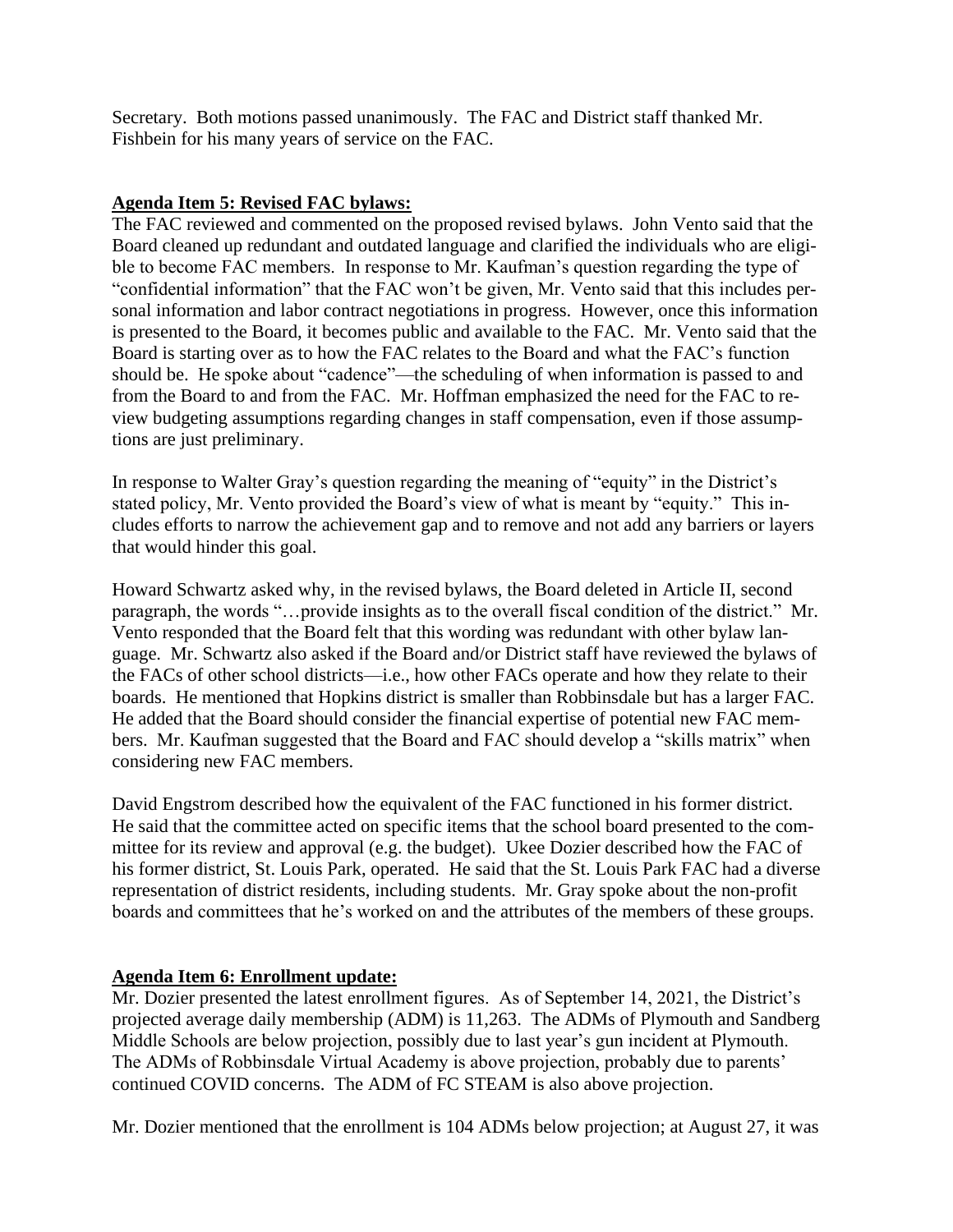332 ADMs below projection. He said that  $9<sup>th</sup>$  grade enrollment is 114 ADMs above projection and that, in his opinion, the District is "in a good place," enrollment-wise.

Mr. Schwartz asked for the percentage of students residing in the District who attend District schools, how this percentage has changed in recent years, and how this percentage varies by community (city) within the District. Mr. Gray asked why the District isn't emphasizing retention of resident students. Mr. Dozier said that his staff would provide the requested information in the future, on rdale.org/business services/FAC.

### **Agenda Item 7: Levy certification:**

Mr. Dozier presented the District's FY22 levy amounts, with a line-by-line comparison to FY21. He discussed the reasons for some of the larger changes. The preliminary levy certification will be on September 22 and will be submitted to the state by September 30. The District will ask for the maximum levy. Mr. Vento stated that the District has requested the maximum levy every year for at least the last nine years. In response to a question from Mr. Gray, Mr. Vento clarified that the state legislature sets the maximum levy, and the Board makes the final decision of the levy amount.

Mr. Kaufman asked about the impact this levy request will have on property taxes. Mr. Schwartz asked about the correlation between house valuation increases and District property tax increases.

### **Agenda Item 8: Audit update:**

Virginia Verbrugge mentioned that the auditors are at the District headquarters this week and that the process is going well. Ms. Verbrugge said that the audit is expected to be completed by November 30, with the auditors presenting their report to the Board by December 30.

### **Agenda Item 9: ESSER III consultations and survey:**

The purpose of the survey is to help guide the District as to how it will use the approximately \$19.4 of COVID relief funds it has received or is expected to receive. According to Mr. Dozier, the responses will enable to the District to structure programs around what students and families want. The District must spend these funds by the end of FY24. The survey questions are based on information from District managers and the Minnesota Department of Education.

In response to Mr. Hoffman's question, Mr. Dozier said that the relief funds should not be directly used to bolster the unassigned fund balance, but allowable expenditures related to the relief funds may end up having a positive impact on the unassigned fund.

Mr. Schwartz asked if the COVID funds can be used for programs such as Special Education that are now being cross-subsidized by other programs. Mr. Kaufman questioned whether the COVID funds should be used for one-time items or whether they'll be used for new, ongoing programs that the District will need to fund in the future, when the COVID money is gone. He expressed concern about the sustainability of any new programs that the District undertakes using the COVID funds.